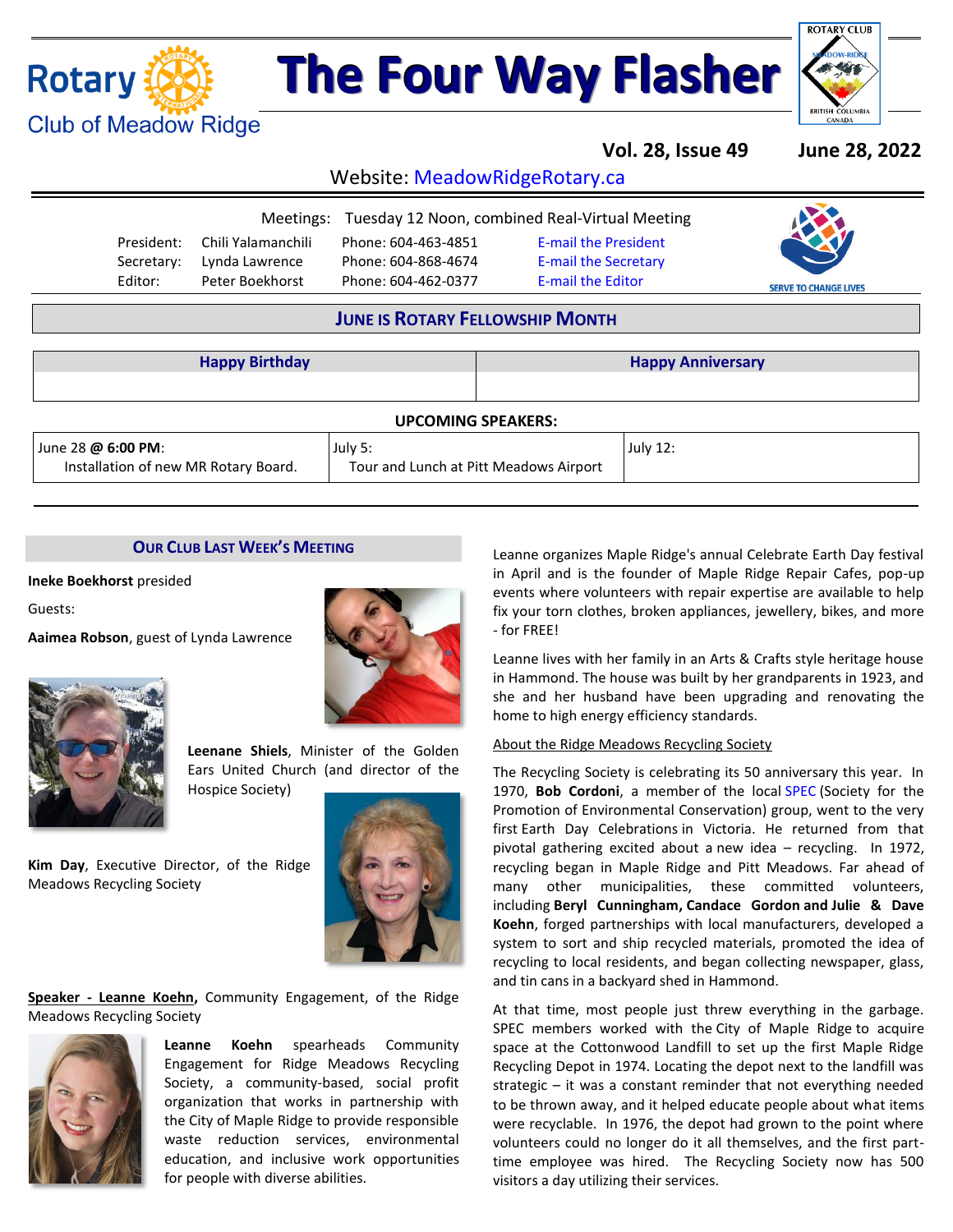The operation is funded by Eco Fee charges on some of the items consumers purchase. There is an  $A - Z$  list of items they accept on their website. In the 1980's they began curb side pickup of recyclable materials. In 1981 the committee members realized that the recycling movement had outgrown SPEC and the Ridge Meadows Recycling Society was formed. In 1987 the GVRD awarded the Society for their significant contributions to recycling. In the 1990s the current Recycling Depot in Albion was built. The custom designed facility enabled the award-winning curbside recycling blue box program to start in 1992. They expanded their Business Recycling program in 1996 and began their Apartment Recycling program in 1999. Over the past 20 years, they have expanded the list of items that can be recycled through the expansion of EPR (Extended Producer Responsibility).

They are involved in the community's Earth Day Celebrations and hold Repair Cafes which are pop up events where you can bring damaged items for repair. There is a Repair Café scheduled for July  $23<sup>rd</sup>$  at Memorial Peace Park. There will be a major Gala this year to celebrate 50 years of Recycling in Ridge Meadows.

Happy & Sad - **Ineke** made a killing with today's Happy & Sad, which she is looking after in Matt's absence. Some highlights:

**Libby** - nice to see Chili at today' meeting – with the help of Leenane Shiels, we may have solved part of the Zoom broadcast issue - she forgot her orange shirt today.

**Ineke** - today is the last StarFish Pack day until September.

**Shashanka** – he is going to his birth home Hyderabad, India, for a visit.

**Sharon** - today is the first day of summer and longest day of the year.

#### Club Business

Reminder: no noon luncheon meeting next week June 28, as **next Tuesday is installation night!**

Next meeting – **Installation of Chili as our new president on June 28th at 6 pm at Meadow Gardens**.

Dinner is \$65. Dress is Smart Casual.

Be sure to come and welcome Chili Yalamanchili – our new President



Libby reported that the **Membership Committee** met yesterday. As Roger is moving away, we could use one more committee member. Roughly six meetings a year. Committee members are Libby, Deb Hyslop, Ineke and Lynda.



Libby asked that we buy/sell/promote ticket sales for the **Duck Race on August 7 th** which will be an online event this year.

The **International Committee** will be considering the request for funding from Jim Michals to help for hospitals in Ukraine.

Ineke advised that we will be doing a **Garage Sale** with the BIA sometime in August, so please check and see if you have any items to donate.



Sharon advised that three students attended Rotary **YAIL (Youth Adventures In Leadership)** this past weekend. Their biggest complaint was that the program wasn't long enough. Everyone thoroughly enjoyed the weekend and Sharon will arrange to have them come and speak at an upcoming meeting.

Ineke advised that Freshco has offered to do a **fundraiser for StarFish on Friday July 1<sup>st</sup> from 10 am - 4 pm. We will need a few** Rotarians to help man the booth between 10 am – 4 pm. Please contact Ineke if you are available.

Ineke is also looking for help on June  $24^{th}$  &  $25^{th}$  from 9 am – 2:30 pm for a **Trauma Treatment program for the local Ukrainian refugees**. She especially needs help between 12 – 4 pm on the Saturday to help feed the kids snacks and read them stories while their mothers are going through the program. Please contact Ineke if you can help. She then read a heartfelt letter from one of the Ukrainian children about waking up to the sound of explosions the day the war started, and there was a picture attached showing him here in BC playing soccer with a big smile on his face.

Mike advised that he has received some pictures and a report on the **Ballantyne Project**, which is included in the following pages.

At a previous meeting we had Dwight Ballantyne talking about this project. You can read about it in Flasher **[NL28-36](https://clubrunner.blob.core.windows.net/00000000800/en-ca/files/sitepage/bulletin-files-2021-22/nl28-36/NL28-36.pdf)**



WHY DOES A WOMAN WORK TEN YEARS TO CHANGE A MAN'S HABITS AND THEN COMPLAIN THAT HE'S NOT THE **MAN SHE MARRIED?** 

**BARBRA STREISAND** 

**Submitted by Lynda Lawrence**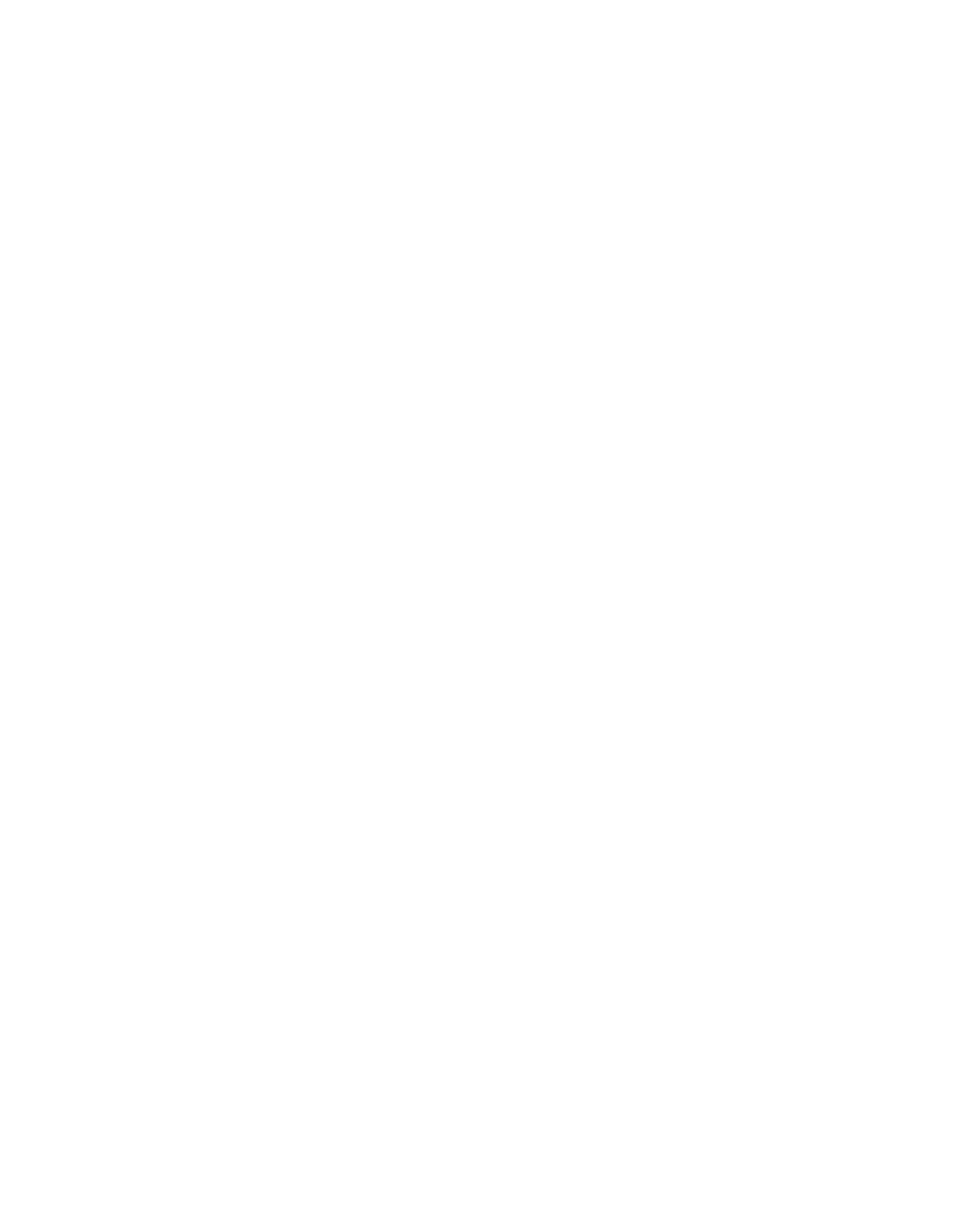## **#WeSeeYou Trip 2022**



## Day Four

## Day Five

áƺƏǼǼɎȒȒǸɎǝƺƬǣɎɵƫɖɀɎȒ **We all met in the lobby at 7:00** nȒȇɀƳƏǼƺªɖƏɵƏȇƳǝƏƳ **am when the shuttle bus** ƫȸƺƏǸǔƏɀɎɎǝƺȸƺِ0ɮƺȸɵȒȇƺ **showed up to take everyone to** ƺȇǴȒɵƺƳɎǝƺɮǣƺɯɀǔȸȒȅɎǝƺ **the airport for the long journey** ȵǣƺȸƏȇƳƳǣƳɀȒȅƺɀǝȒȵȵǣȇǕِ **back to Fort Chipewyan. There** ÁǝƺȇɯƺƬƏɖǕǝɎɎǝƺɀƺƏƫɖɀ **were lots of hugs and** ɎȒ!ƏȇƏƳƏ¨ǼƏƬƺƏȇƳȸȒƳƺIǼɵ **promises to keep in touch. It** œ <del>vasaveryen</del> ǝƺƏȸɎǝƺɀƬȸƺƏȅɀƏȇƳ ǼƏɖǕǝɎƺȸƏɀƺɮƺȸɵȒȇƺƺȇǴȒɵƺƳ ɎǝƺȸǣƳƺِáƺǝƺƏƳƺƳƫƏƬǸȒȇ **was a very emotional moment as we watched the shuttle bus leave the hotel and head to the airport.**

**E** Thank you so much to **everyone who supported this Trip through financial** ¨ɖƫȸƺɀɎƏɖȸƏȇɎِɎيוȵȅ **donations, gifts, letters and** ƺɮƺȸɵȒȇƺǝƺƏƳƺƳȒɖɎǣȇɎƏɴǣɀ **encouragement!** 

**Now WE AND SEE AND SEE AND SEE AND SEE AND SEE AND SEE AND SEE AND SEE AND SEE AND SEE AND SEE AND SEE AND SEE AND SEE AND SEE AND SEE AND SEE AND SEE AND SEE AND SEE AND SEE AND SEE AND SEE AND SEE AND SEE AND SEE AND SE** ƺɴȵƺȸǣƺȇƬƺƳƺǔǣȇǣɎƺǼɵƫȸȒɖǕǝɎ **what new ideas these five** ȒɖɎƺɮƺȸɵȒȇƺټɀȵƺȸɀȒȇƏǼǣɎǣƺɀ **days will spark!**

ƏɀɎǝƺɵɀǝƏȸƺƳɎǝƺɀƺȇƺɯ

ƺɴȵƺȸǣƺȇƬƺɀِ

ɎȒȵǼƏɵǼƏɀƺȸɎƏǕƏȇƳƬǼǣȅƫƏ